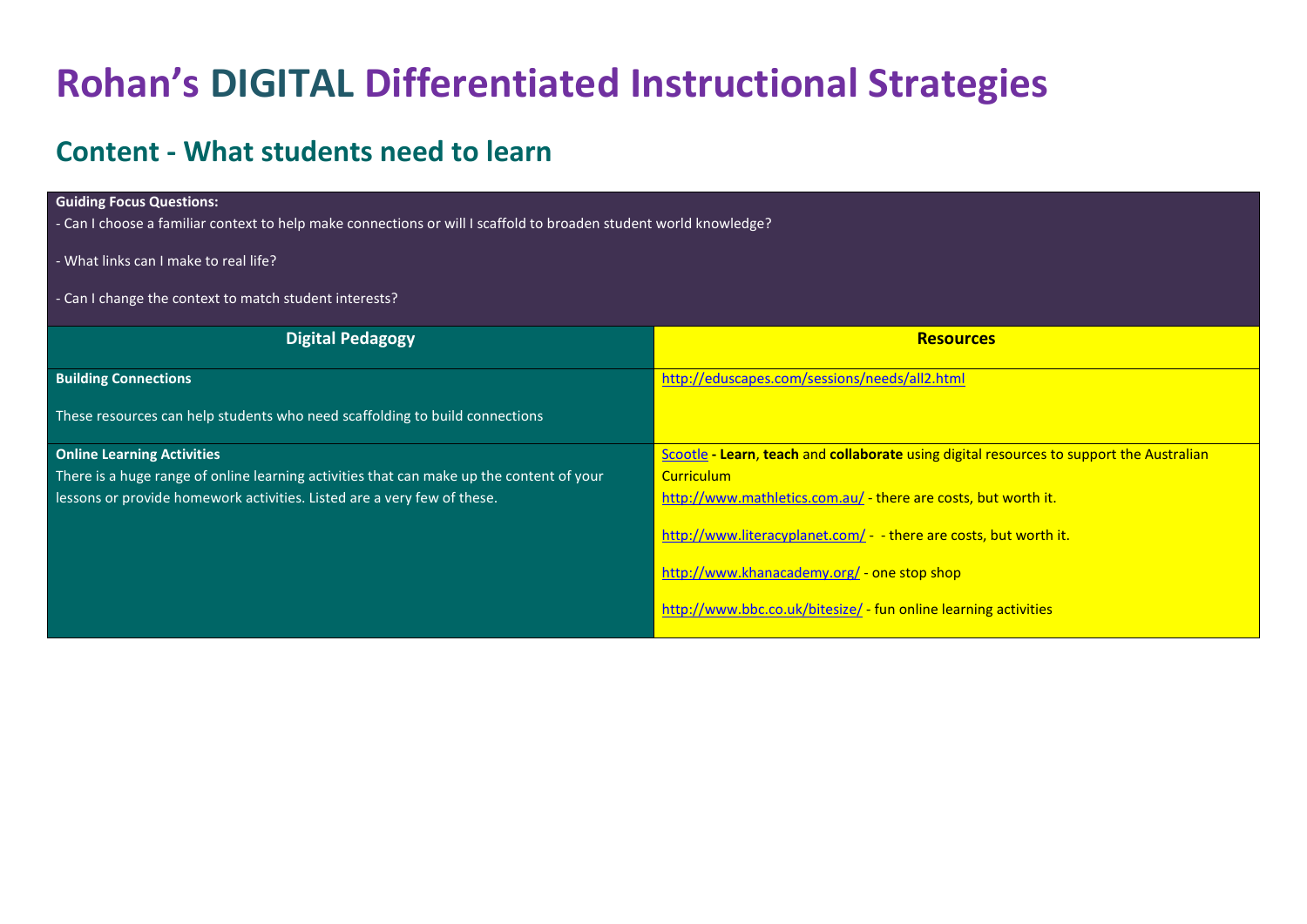# **Content Cont…**

### **Guiding Focus Questions:**

- What prior learning experiences are required?

- How will I know what students already know? Which data? Will students complete a Pre-test?

- Can I skim over some of the content or miss it completely?
- How will I extend those students who already have this knowledge?
- Will I accelerate students?

| <b>Digital Pedagogy</b>                                                      | <b>Resources</b>                                                                                               |
|------------------------------------------------------------------------------|----------------------------------------------------------------------------------------------------------------|
| <b>Class data</b>                                                            | You can use conditional formatting to change the colour of a cell. There are instructions in Excel's help, and |
| Can used to group students into traffic light groups:                        | here: http://www.contextures.com/xlCondFormat01.html                                                           |
| Green - above standard                                                       | Or http://www.xldynamic.com/source/xld.CF.html#lights2                                                         |
| Amber – at standard                                                          | OR this is done for you:                                                                                       |
| Red - below standard                                                         | http://www.nordberg.co.uk/ExcitingExcel/raglights.htm                                                          |
| Pre-tests                                                                    | Multiple intelligences -                                                                                       |
| These tests are good for getting to know your class and for your students to | http://www.bgfl.org/bgfl/custom/resources_ftp/client_ftp/ks3/ict/multiple_int/questions/choose_lang.cfm        |
| understand how they learn.                                                   | Personality - http://www.online-distance-learning-education.com/personality-test.html                          |
|                                                                              | Personality types, multiple intelligence preferences and predominant learning styles -                         |
|                                                                              | https://www.kidzmet.com/pages/snapshot_general_new                                                             |
|                                                                              | http://www.edutopia.org/multiple-intelligences-learning-styles-quiz                                            |
| <b>Quizzes and exit notes.</b>                                               | http://socrative.com                                                                                           |
| This can be used on mobile phones as well as any platform                    |                                                                                                                |
| Inquiry based learning opportunities                                         | https://www.diigo.com/user/rdean6/inquiry                                                                      |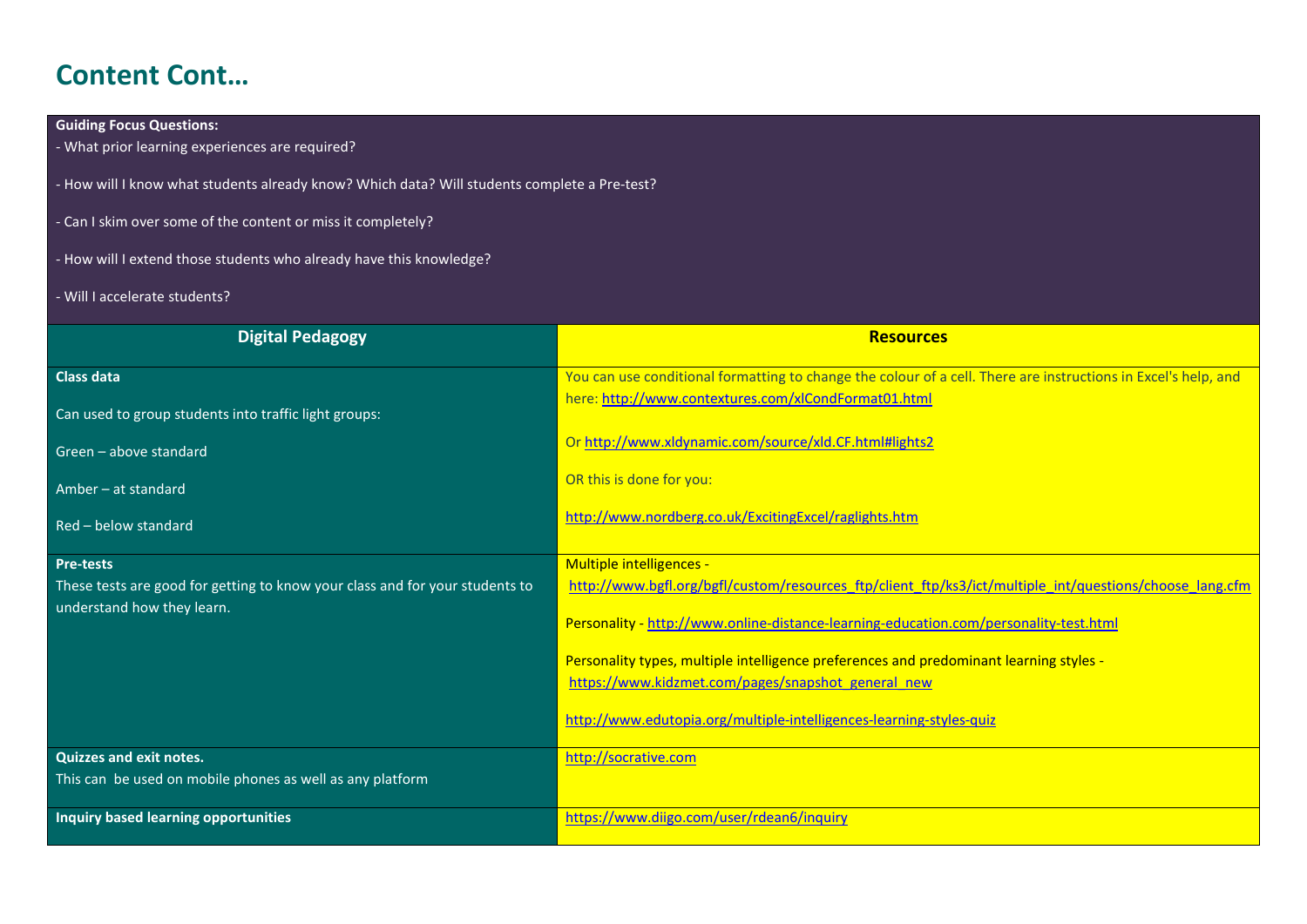# **Process - How students learn**

### **Guiding Focus Questions:**

- Can I tier the activities around concepts and skills to provide different levels of support or opportunities to demonstrate deeper knowledge?

- Do I need to vary the length of time students require to grasp a concept either by compacting the curriculum or extending the time frame?

| <b>Digital Pedagogy</b>                                                                                                                                                                                                                                                                                                                                                                                                                                      | <b>Resources</b>                                                            |
|--------------------------------------------------------------------------------------------------------------------------------------------------------------------------------------------------------------------------------------------------------------------------------------------------------------------------------------------------------------------------------------------------------------------------------------------------------------|-----------------------------------------------------------------------------|
| <b>Tiered Instruction</b><br>This is a link to theory and concepts. Basically, if you pitch a lesson at level or standard, then<br>you can use technology to remediate (for those below) or extend (for those above or those<br>that complete the standard and need extension). A good strategy here is to offer self-paced<br>online instruction and an element of choice in assessment tasks (layering - see below), with<br>teachers modelling exemplars. | <b>Tiered Instruction</b>                                                   |
| <b>Choice Boards</b><br>This is a link to theory and concepts. Also known as Tic-Tac-Toe Menus, Think-Tac-Toes,<br>Learning Menus and Extension Menus. Digital options below.                                                                                                                                                                                                                                                                                | <b>Choice Boards</b>                                                        |
| How To Use Pinterest as a Choice Board. This is blocked at my site from 9-4 but could be<br>used in a flipped classroom situation. You could also find something similar or use your<br>virtual classroom or edstudio                                                                                                                                                                                                                                        | http://www.snagglebox.com/2012/09/how-to-use-pinterest-as-choice-board.html |
| <b>Layered Curriculum</b><br>Simply offers student a choice of assignments and requires demonstration of learning in<br>order to pass the assignment. This eliminates the need for pre-assessment and is useful for<br>teachers with large class loads, such as in high school. Our assessment is already based on<br>Bloom's, so it's just a matter of choice based on needs.                                                                               | <b>Layered Curriculum</b>                                                   |
| This lines up nicely with the Three story intellect model                                                                                                                                                                                                                                                                                                                                                                                                    |                                                                             |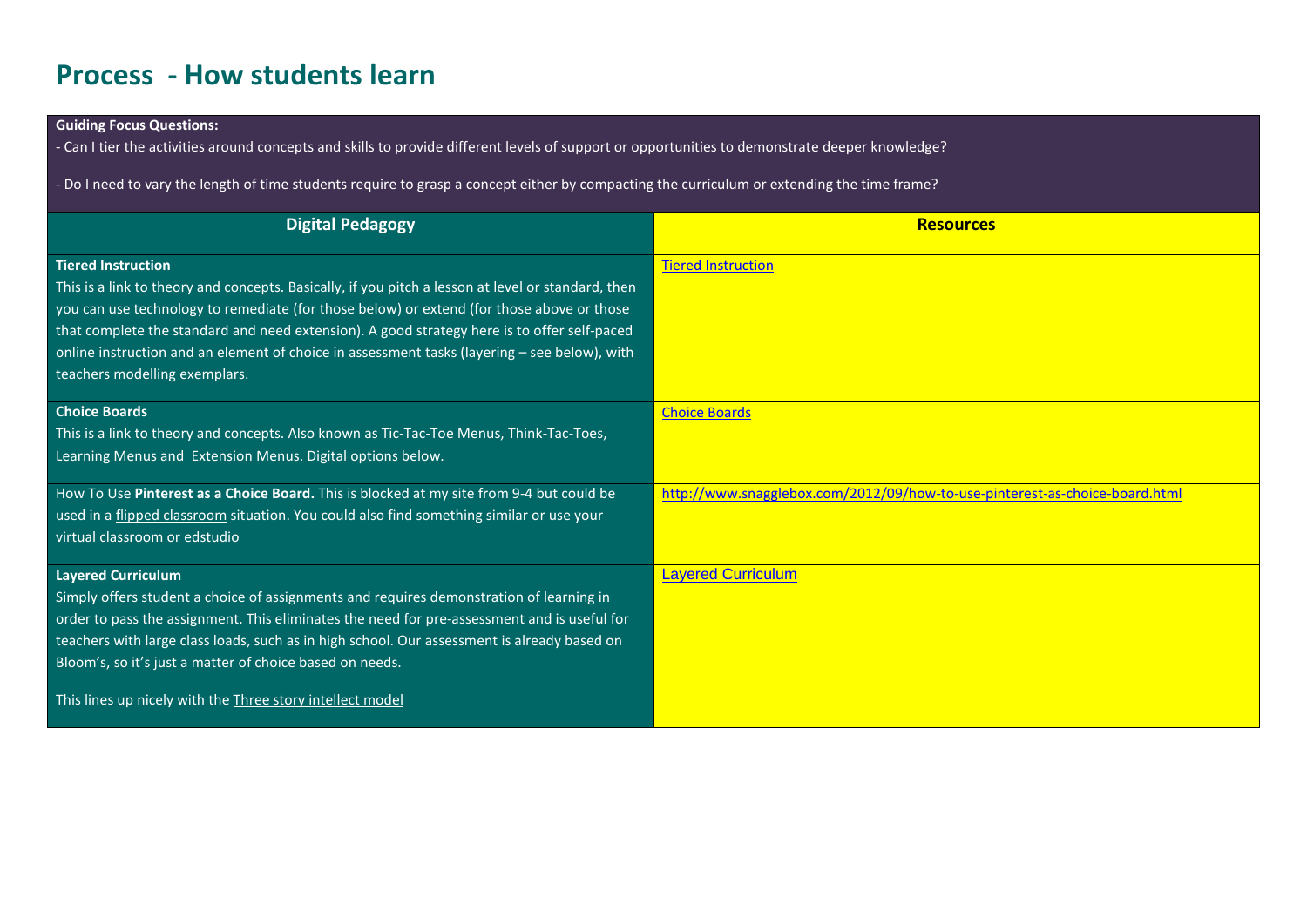# **Process Cont…**

### **Guiding Focus Questions:**

- Can I provide opportunities for students to construct and demonstrate knowledge using digital resources and technologies?

| <b>Digital Pedagogy</b>                                                                        | <b>Resources</b>                                                                                     |
|------------------------------------------------------------------------------------------------|------------------------------------------------------------------------------------------------------|
|                                                                                                |                                                                                                      |
| <b>Information Literacy Process</b>                                                            | http://big6.com/                                                                                     |
| Using the Big6 information literacy process, students identify their information research      |                                                                                                      |
| goals, then seek, use, and assemble relevant and credible information. They then reflect: is   |                                                                                                      |
| the final product effective and was the process efficient.                                     |                                                                                                      |
| <b>Blooms Digital Taxonomy</b>                                                                 | 35 Digital Tools That Work With Bloom's Taxonomy                                                     |
| These are all great web 2.0 tools (interactive/dynamic) that can be used in the process of     | <b>Bloomin' Apps</b>                                                                                 |
| learning. They are all categorised against Bloom's Taxonomy.                                   | <b>Bloom's Taxonomy: Bloomin' Peacock</b>                                                            |
|                                                                                                | Blooms digital taxonomy and web 2.0 tools                                                            |
| Web 2.0 tools                                                                                  | Cool Tools for Schools Wiki - one stop shop for all your interactive/dynamic online                  |
| Same as above but not categorised against Bloom's Taxonomy.                                    | tools for learning                                                                                   |
|                                                                                                | http://teachweb2.wikispaces.com/home - a group of curious teachers who explore                       |
|                                                                                                | and brainstorm ways to integrate Web 2.0 technologies into our teaching                              |
| <b>Interactive Online Tools</b>                                                                | WebTools4U2Use - categorised and analysed<br>Integrating online tools for learning into your lessons |
|                                                                                                |                                                                                                      |
| I have developed a WebQuest around interactive online tools. The WebQuest is located at        |                                                                                                      |
| ZUNAL and entitled Integrating online tools for learning into your lessons. This may be useful |                                                                                                      |
| if you want to run a PD session on integrating web 2.0.                                        |                                                                                                      |
| <b>Avatars</b>                                                                                 | http://www.voki.com/ - Voki is an educational tool that allows users to create their                 |
| There are various options to create avatars. These are great for multi-modal presentations     | very own talking character.                                                                          |
| and great for literacy.                                                                        |                                                                                                      |
|                                                                                                |                                                                                                      |
| <b>Animation</b>                                                                               | http://goanimate.com/ - free and well supported for education.                                       |
| Again another great way to create/synthesise/present.                                          |                                                                                                      |
| <b>Comics</b>                                                                                  | http://www.makebeliefscomix.com/Comix/ - this is the easiest to use, with no sign-up                 |
| A great alternative and engaging way to create/synthesise/present.                             | required.                                                                                            |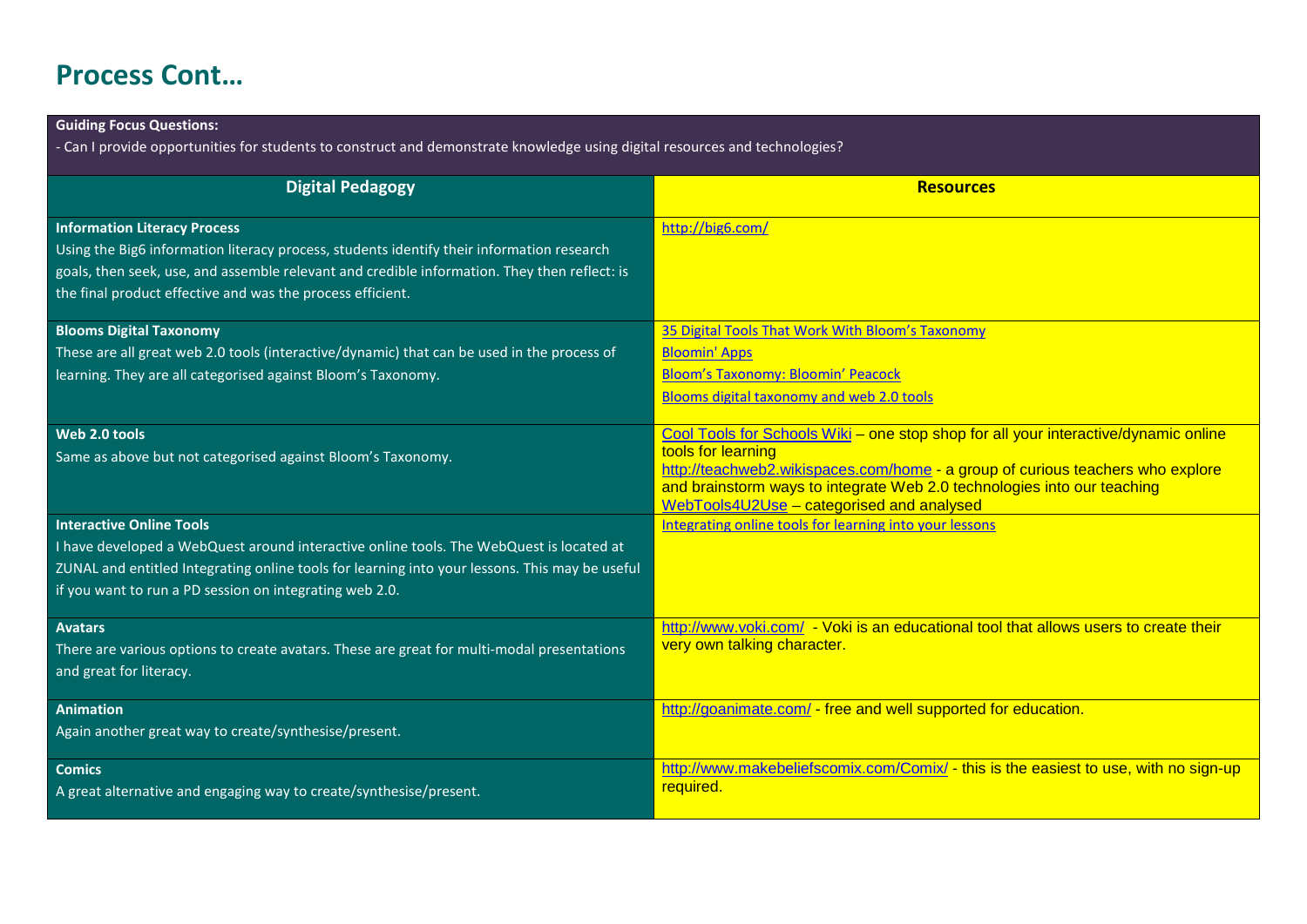# **Process Cont…**

| <b>Guiding Focus Questions:</b>                                                                                                                                         |                                                                                 |
|-------------------------------------------------------------------------------------------------------------------------------------------------------------------------|---------------------------------------------------------------------------------|
| - Can I scaffold activities or break larger tasks down into smaller tasks?                                                                                              |                                                                                 |
| - Can I provide study guides or graphic organisers for targeted students?                                                                                               |                                                                                 |
|                                                                                                                                                                         |                                                                                 |
| <b>Digital Pedagogy</b>                                                                                                                                                 | <b>Resources</b>                                                                |
|                                                                                                                                                                         |                                                                                 |
| <b>Graphic Organisers</b>                                                                                                                                               | freeology.com - free, printable graphic organizers for a wide variety of topics |
| There are heaps of printable organisers and a quick search will also yield the theory behind                                                                            | http://www.eduplace.com/graphicorganizer/                                       |
| them. The dynamic online ones require registration.                                                                                                                     |                                                                                 |
|                                                                                                                                                                         | http://www.classtools.net/ - some of these are online and dynamic.              |
| <b>Concept Maps</b>                                                                                                                                                     | https://bubbl.us/                                                               |
| Great for brainstorming, pre-test-post-test concepts, essay plans or just to organise thinking.                                                                         |                                                                                 |
|                                                                                                                                                                         | http://www.mindmeister.com/                                                     |
| <b>Guiding Focus Questions:</b>                                                                                                                                         |                                                                                 |
| - Can I modify delivery modes for individuals or small groups?                                                                                                          |                                                                                 |
|                                                                                                                                                                         |                                                                                 |
| <b>Digital Pedagogy</b>                                                                                                                                                 | <b>Resources</b>                                                                |
| How To Use Pinterest as a Choice Board. This is blocked at my site from 9-4 but could be                                                                                | http://www.snagglebox.com/2012/09/how-to-use-pinterest-as-choice-board.html     |
| used in a flipped classroom situation. You could also find something similar or use your                                                                                |                                                                                 |
| virtual classroom or edstudio                                                                                                                                           |                                                                                 |
| <b>Guiding Focus Questions:</b>                                                                                                                                         |                                                                                 |
| - Can I use peer tutoring?                                                                                                                                              |                                                                                 |
|                                                                                                                                                                         |                                                                                 |
| <b>Digital Pedagogy</b>                                                                                                                                                 | <b>Resources</b>                                                                |
| <b>Peer Review</b>                                                                                                                                                      | <b>Using Blogs for the Student Drafting Process</b>                             |
| I have given a breakdown of the peer review process that I use in my learning place blog (link                                                                          |                                                                                 |
| on right).                                                                                                                                                              | http://turnitin.com/en_us/home                                                  |
|                                                                                                                                                                         |                                                                                 |
| Recently, I have also use the peer review facility in turn-it-in. This is difficult to set up, so I<br>would seek some training and beta-test it with your class first. |                                                                                 |
|                                                                                                                                                                         |                                                                                 |
|                                                                                                                                                                         |                                                                                 |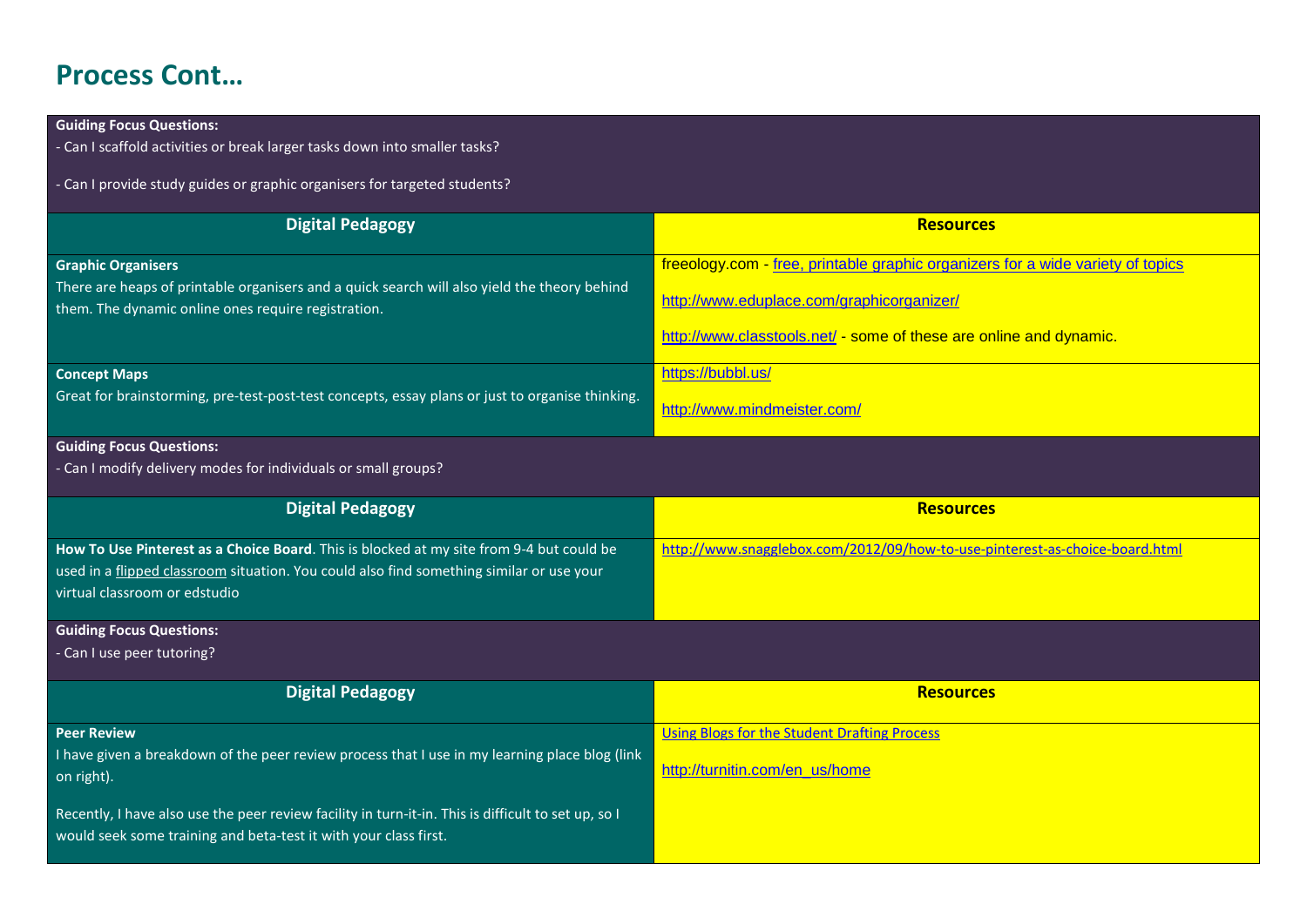# **Product - How students demonstrate what they know**

| <b>Guiding Focus Questions:</b>                                                          |                                                                                            |
|------------------------------------------------------------------------------------------|--------------------------------------------------------------------------------------------|
| - To complete the scheduled assessment task will some students require more/less time?   |                                                                                            |
| <b>Digital Pedagogy</b>                                                                  | <b>Resources</b>                                                                           |
|                                                                                          |                                                                                            |
| Inquiry based, problem based and project based assessment                                | Zunal is the best place for all things webquests                                           |
| These tasks are great here as students must manage their own learning and teachers can   |                                                                                            |
| have project meeting with them to see if they have reached their milestones.             | http://daretodifferentiate.wikispaces.com/WebQuests - heaps of links                       |
| <b>Guiding Focus Questions:</b>                                                          |                                                                                            |
| - Can students be extended by communicating the information in a more challenging way?   |                                                                                            |
| <b>Digital Pedagogy</b>                                                                  | <b>Resources</b>                                                                           |
|                                                                                          |                                                                                            |
| <b>Multimodal</b>                                                                        | <b>Wordle and Tagxedo - make tag clouds</b>                                                |
|                                                                                          | http://www.debugmode.com/wax/ - Wax is a high performance and flexible video               |
|                                                                                          | compositing and special effects software                                                   |
|                                                                                          | http://www.goztun.com/products/flipflashalbumfree - FLIP Flash Ablum free can help you to  |
|                                                                                          | make a real album like Flash photo album                                                   |
|                                                                                          | http://monkeyjam.org - MonkeyJam is a digital penciltest and stopmotion animation          |
|                                                                                          | program. It is designed to let you capture images from a webcam, camcorder, or scanner and |
|                                                                                          | assemble them as separate frames of an animation                                           |
|                                                                                          | http://photosynth.net - Capture your world in 3D                                           |
|                                                                                          | Photostory 3 - Photostory 3 is a free download from Microsoft that can be used in digital  |
|                                                                                          | storytelling projects with excellent results                                               |
|                                                                                          | http://www.storyjumper.com/ - publish your own children's book                             |
| <b>Screencasts</b>                                                                       | http://screencast-o-matic.com/                                                             |
| These are great ways to present student learning as they record the screen and speech as | <b>Community Clips - Microsoft</b>                                                         |
| well.                                                                                    |                                                                                            |
| <b>Digital Portfolios</b>                                                                | 5x5 model - http://electronicportfolios.org/portfolios/howto/                              |
| These enable students to determine what to learn, how to learn it and what evidence to   |                                                                                            |
| provide of their learning.                                                               |                                                                                            |
|                                                                                          |                                                                                            |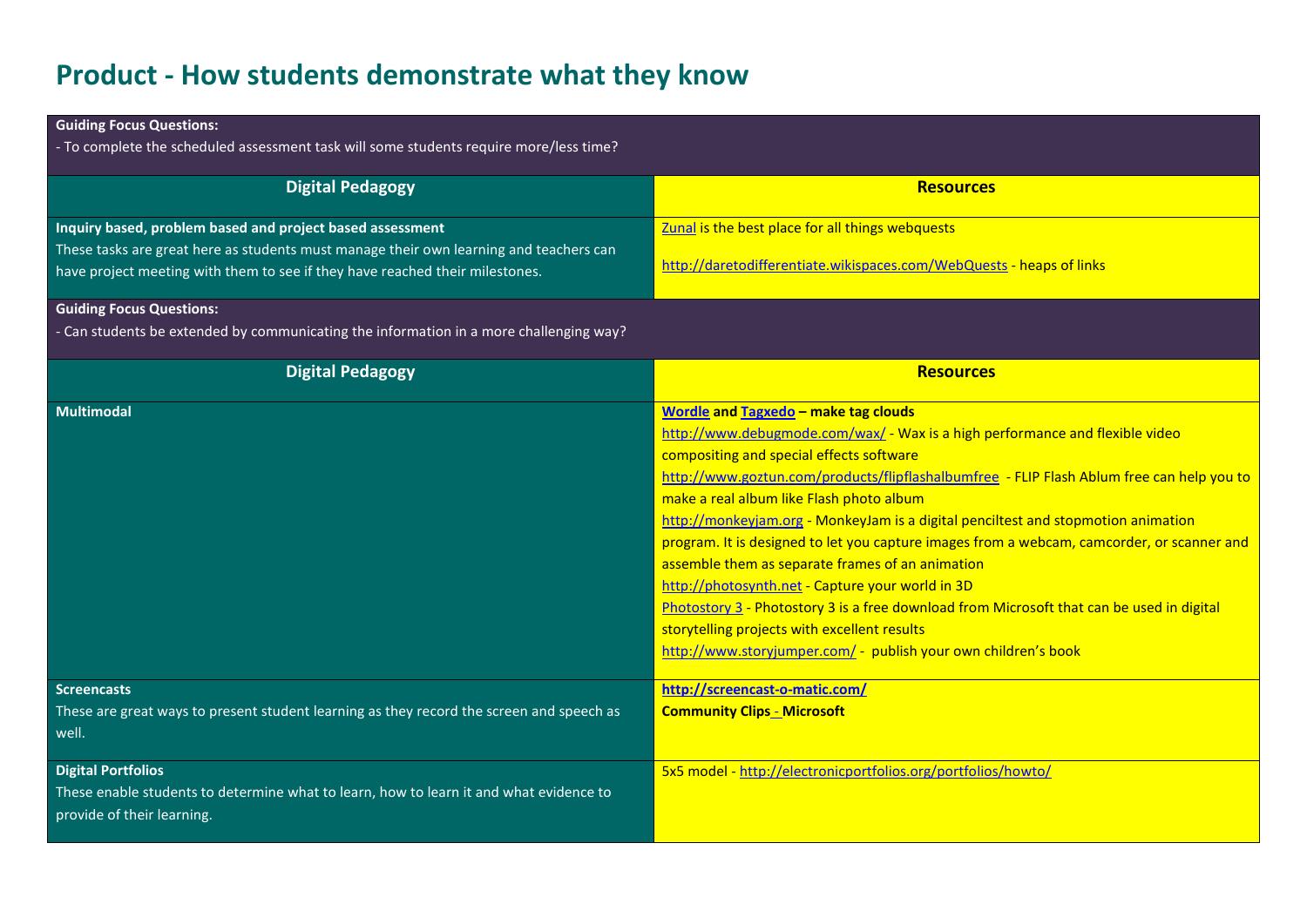# **Product Cont…**

| <b>Guiding Focus Questions:</b>                                                                                                                   |                                                                                                                                                                                                                                                                                                                                                                                                                                                                                                                                                                                                                                                                                                                                                                                                                            |
|---------------------------------------------------------------------------------------------------------------------------------------------------|----------------------------------------------------------------------------------------------------------------------------------------------------------------------------------------------------------------------------------------------------------------------------------------------------------------------------------------------------------------------------------------------------------------------------------------------------------------------------------------------------------------------------------------------------------------------------------------------------------------------------------------------------------------------------------------------------------------------------------------------------------------------------------------------------------------------------|
| - Can students be extended by communicating the information in a more challenging way?                                                            |                                                                                                                                                                                                                                                                                                                                                                                                                                                                                                                                                                                                                                                                                                                                                                                                                            |
| <b>Digital Pedagogy</b>                                                                                                                           | <b>Resources</b>                                                                                                                                                                                                                                                                                                                                                                                                                                                                                                                                                                                                                                                                                                                                                                                                           |
| <b>Multimodal</b>                                                                                                                                 | <b>Wordle and Tagxedo - make tag clouds</b><br>http://www.debugmode.com/wax/ - Wax is a high performance and flexible video<br>compositing and special effects software<br>http://www.goztun.com/products/flipflashalbumfree - FLIP Flash Ablum free can help you to<br>make a real album like Flash photo album<br>http://monkeyjam.org - MonkeyJam is a digital penciltest and stopmotion animation<br>program. It is designed to let you capture images from a webcam, camcorder, or scanner and<br>assemble them as separate frames of an animation<br>http://photosynth.net - Capture your world in 3D<br>Photostory 3 - Photostory 3 is a free download from Microsoft that can be used in digital<br>storytelling projects with excellent results<br>http://www.storyjumper.com/ - publish your own children's book |
| <b>Screencasts</b><br>These are great ways to present student learning as they record the screen and speech as<br>well.                           | http://screencast-o-matic.com/<br><b>Community Clips - Microsoft</b>                                                                                                                                                                                                                                                                                                                                                                                                                                                                                                                                                                                                                                                                                                                                                       |
| <b>Digital Portfolios</b><br>These enable students to determine what to learn, how to learn it and what evidence to<br>provide of their learning. | 5x5 model - http://electronicportfolios.org/portfolios/howto/                                                                                                                                                                                                                                                                                                                                                                                                                                                                                                                                                                                                                                                                                                                                                              |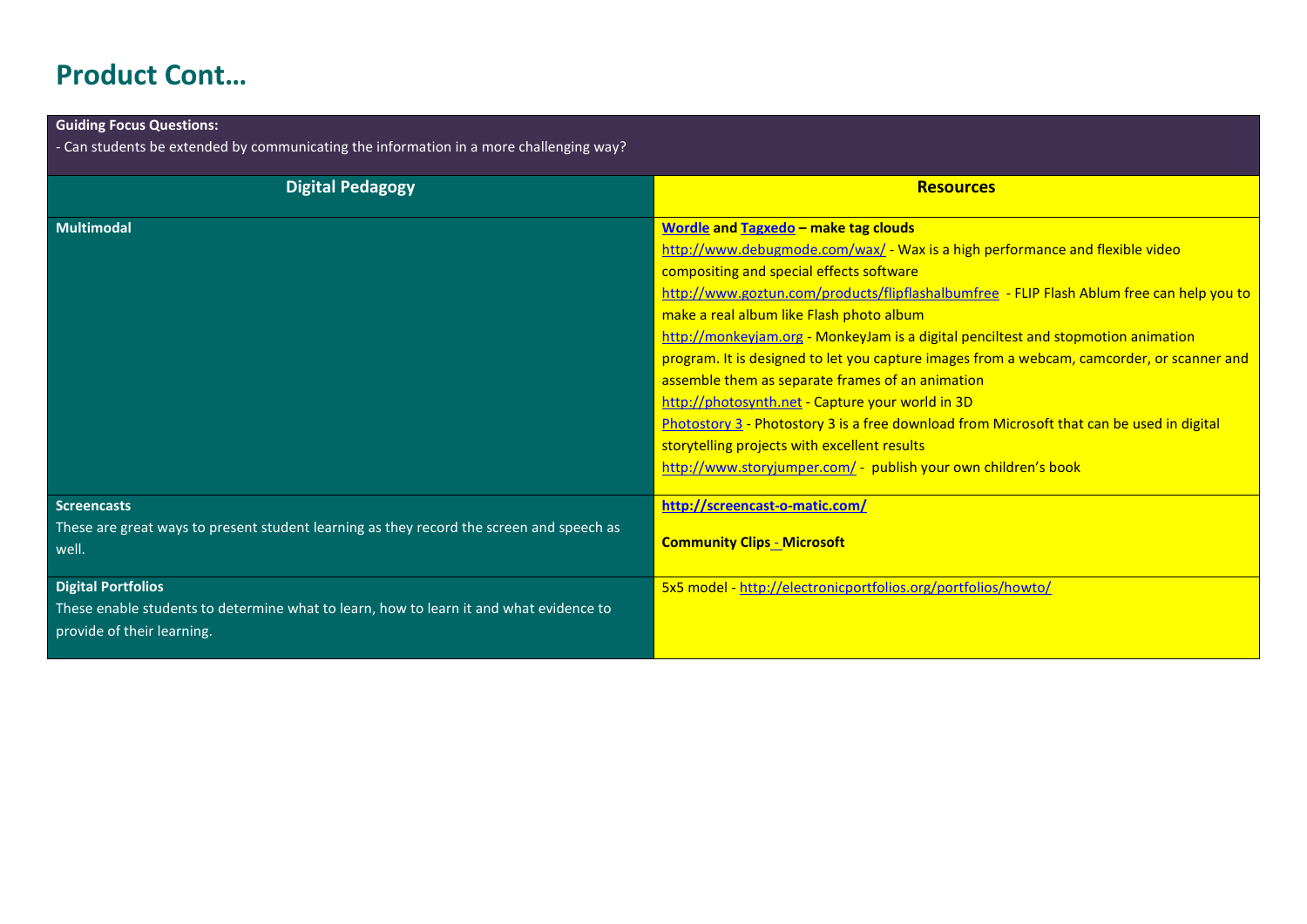# **Product Cont…**

### **Guiding Focus Questions:**

- Are there students who need the assessment task to be broken down for them?

- Will some students need adjustments to the task e.g. having concrete materials at hand or access to digital technologies?

| <b>Digital Pedagogy</b>                                                                    | <b>Resources</b>                                                                 |
|--------------------------------------------------------------------------------------------|----------------------------------------------------------------------------------|
|                                                                                            |                                                                                  |
| Inquiry based, problem based and project based assessment tasks are great here as students |                                                                                  |
| must manage their own learning and teachers can have project meeting with them to see if   |                                                                                  |
| they have reached their milestones.                                                        |                                                                                  |
| <b>RAFT</b>                                                                                | http://www.vrml.k12.la.us/cc/18str/raft/raft.asp - online tool                   |
| Gives students a fresh way to think about approaching their writing                        |                                                                                  |
|                                                                                            | http://daretodifferentiate.wikispaces.com/R.A.F.T.+Assignments - all things RAFT |
|                                                                                            |                                                                                  |

### **Guiding Focus Questions:**

-Will some students need feedback provided more frequently or in a different manner?

| <b>Digital Pedagogy</b>                                                                                                                                                 | <b>Resources</b>                                                               |
|-------------------------------------------------------------------------------------------------------------------------------------------------------------------------|--------------------------------------------------------------------------------|
| <b>Peer Review</b><br>I have given a breakdown of the peer review process that I use in my learning place blog (link<br>on right).                                      | Using Blogs for the Student Drafting Process<br>http://turnitin.com/en_us/home |
| Recently, I have also use the peer review facility in turn-it-in. This is difficult to set up, so I<br>would seek some training and beta-test it with your class first. |                                                                                |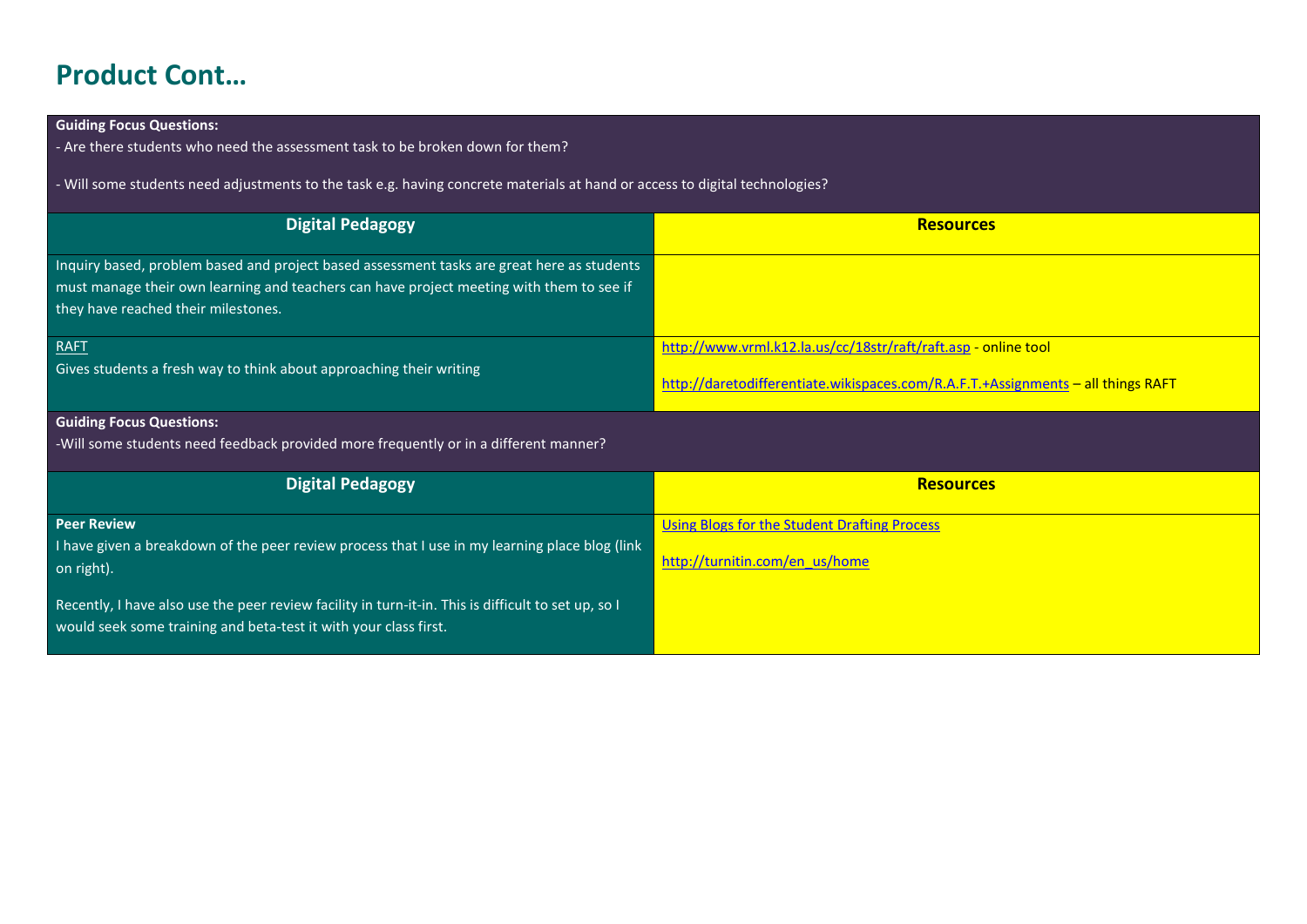### **Environment - How learning is structured**

### **Guiding Focus Questions:**

- Which of a range of flexible groupings: whole class, small group and individual, best suits this concept and skill set?

| <b>Digital Pedagogy</b>                                                                            | <b>Resources</b>             |
|----------------------------------------------------------------------------------------------------|------------------------------|
| <b>Cooperative Learning Strategies</b>                                                             | <b>Three Step Interview</b>  |
| The main mode I use is a blended mode of face-to-face and online learning. I still use these       | <b>Four Corners</b>          |
| strategies, but all feedback is usually in a blog. This way there is a record of learning and      | Graffiti                     |
| there is a literacy aspect. I also have a rule: post one and respond to three. This way students   | <b>Inside-Outside Circle</b> |
| know that they are writing for an audience and will be engaged in constructive reciprocal          | <b>Jigsaw</b>                |
| feedback.                                                                                          | Placemat                     |
|                                                                                                    | <b>Think-Pair-Share</b>      |
|                                                                                                    |                              |
| <b>Guiding Focus Questions:</b>                                                                    |                              |
| - Have I offered a range of materials and resources -including ICT's to reflect student diversity? |                              |
| <b>Digital Pedagogy</b>                                                                            | <b>Resources</b>             |
| Digital Differentiated instruction should take care of this question                               |                              |
| <b>Guiding Focus Questions:</b>                                                                    |                              |
| - Can I vary the level of class teacher support for some students?                                 |                              |
|                                                                                                    |                              |
| <b>Digital Pedagogy</b>                                                                            | <b>Resources</b>             |
| In a digital mode, teachers tend to be learning designers and managers, with students              |                              |
| engaged in self-paced or project-based learning. This allows teachers to have management           |                              |
| meetings with each students as well as giving extra support to less able students.                 |                              |
|                                                                                                    |                              |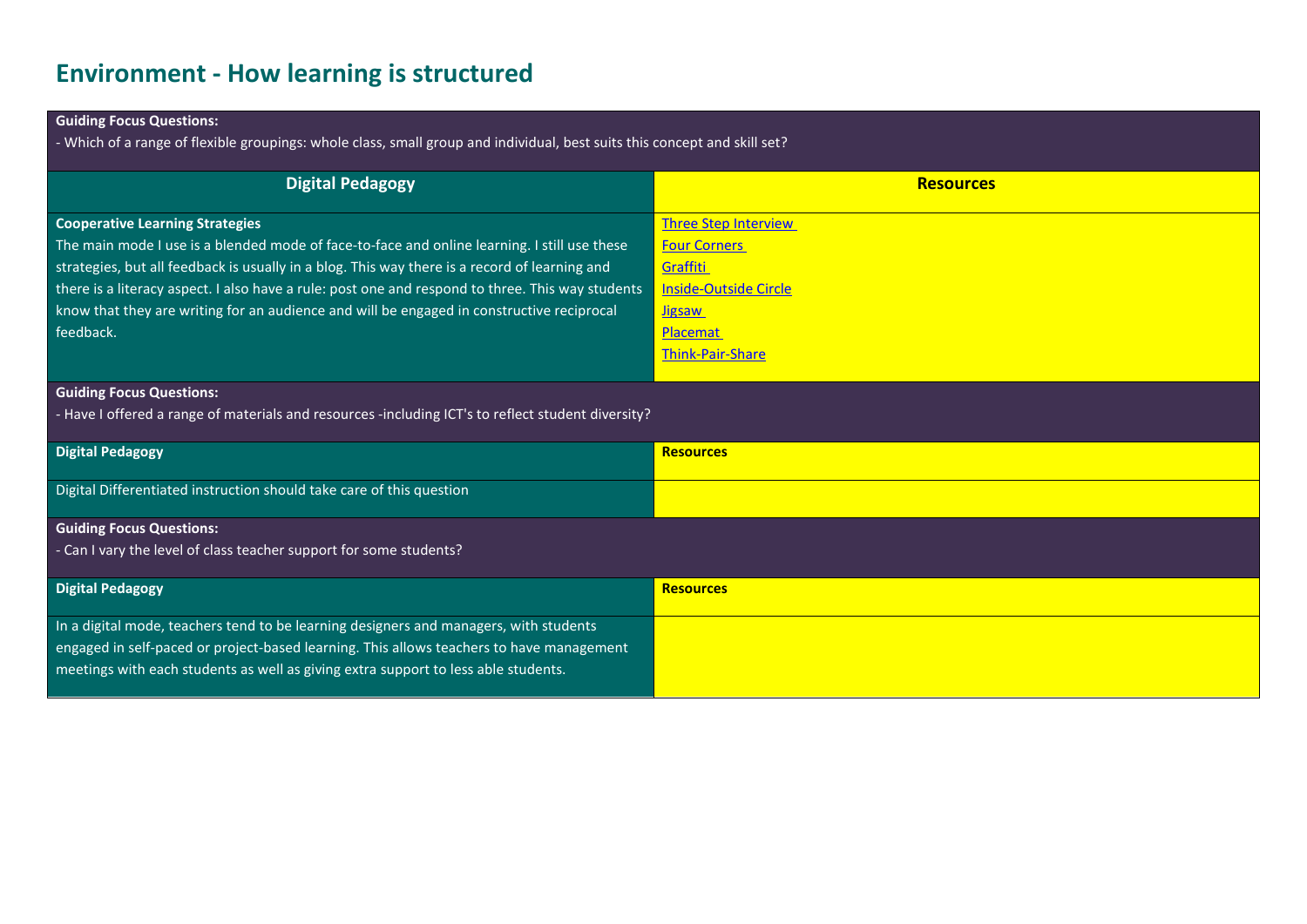# **Environment Cont…**

### **Guiding Focus Questions:**

- Would activities outside the classroom best suit this concept? e.g. Other learning spaces within the school, excursions, camps

| Digital Pedagogy                                                                                         | <b>Resources</b>                                                                      |
|----------------------------------------------------------------------------------------------------------|---------------------------------------------------------------------------------------|
| <b>Virtual Excursions</b>                                                                                | Just a very few examples:                                                             |
| Excursions are great opportunities for learning, but tend to be limited by resources. Digital            | http://www.fieldtripearth.org/index.xml                                               |
| technology enables you to go on a virtual excursion or connect with outside experts every                | http://www.google.com/culturalinstitute/project/art-project?hl=en                     |
| day! There are seemingly limitless opportunities for this. Most major art galleries in the               | http://www.nasa.gov/audience/foreducators/index.html                                  |
| world are online, NASA will take you from here to the stars and many dangerous experiments               | http://www.mhhe.com/biosci/genbio/virtual labs/BL 16/BL 16.html                       |
| can be conducted virtually.                                                                              |                                                                                       |
| <b>Guiding Focus Questions:</b>                                                                          |                                                                                       |
| - What routines can I put into place to assist students in developing independent and group work skills? |                                                                                       |
| <b>Digital Pedagogy</b>                                                                                  | <b>Resources</b>                                                                      |
| <b>Cooperative Group Roles</b>                                                                           | http://www.readwritethink.org/files/resources/lesson_images/lesson277/cooperative.pdf |
| Cooperative learning works best with clearly defined roles. In a blended environment, the                |                                                                                       |

Cooperative learning works best with clearly defined roles. In a blended environment, the recorder and presenter role can be same person, as everything is recorded in a blog. This is great for situations where ICT devices are limited, as not everyone needs access.

| <b>Class dojo</b>                                                                                | http://www.classdojo.com/                                                          |
|--------------------------------------------------------------------------------------------------|------------------------------------------------------------------------------------|
| ClassDojo is a classroom tool that helps teachers improve behaviour in their classrooms          |                                                                                    |
| , quickly and easily. It also captures and generates data on behaviour that teachers can share b |                                                                                    |
| with parents and administrators                                                                  |                                                                                    |
| Better learning behaviours, smoother lessons and hassle-free data - and its free                 |                                                                                    |
| <b>Backchannels</b>                                                                              | http://todaysmeet.com/                                                             |
| These are great for ad hoc sharing and collaborating, without the need to set anything up.       | http://meetingwords.com/ - Work together on meeting notes, brainstorming sessions, |
| Strict guidelines for use need to be enforced though.                                            | homework                                                                           |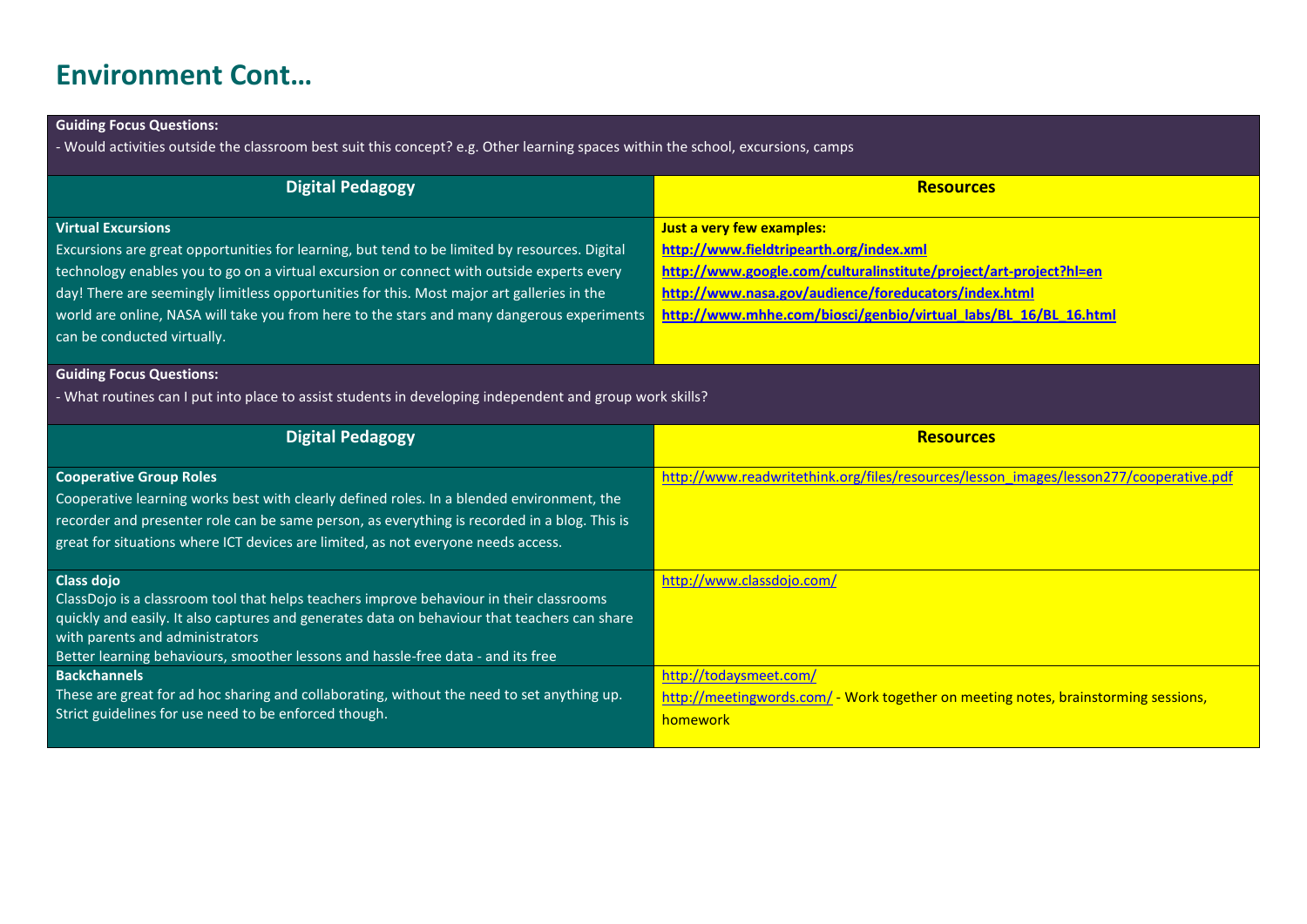# **Environment Cont…**

| <b>Guiding Focus Questions:</b>                                                               |                           |
|-----------------------------------------------------------------------------------------------|---------------------------|
| - What class structures can be modified                                                       |                           |
|                                                                                               |                           |
| <b>Digital Pedagogy</b>                                                                       | <b>Resources</b>          |
|                                                                                               |                           |
| <b>Virtual Classrooms</b>                                                                     | <b>Learning Place</b>     |
| I use Blackboard because it is 24/7, has a markbook, has quizzes, blogs, wikis, webpages and  |                           |
| heaps of other tools for communicating and collaborating online.                              |                           |
|                                                                                               |                           |
| <b>EdStudio</b>                                                                               | <b>Learning Place</b>     |
| This is a good project space to use and it tends to be preferred by junior school teachers.   |                           |
|                                                                                               |                           |
| <b>Classroom Management Systems</b>                                                           | http://www.lanschool.com/ |
| These are great for tracking what students are doing. Most will give a thumbnail of the whole | http://www.abtutor.com/   |
| class and you can take control of a student's screen. You can also show your screen or a      |                           |
| student's screen to the whole class on their screen. There are a whole host of other features |                           |
| as well. This is well worth investigating.                                                    |                           |
|                                                                                               |                           |

# **Recipes**

The strategies listed here can be used in countless combinations. The main blended mode I tend to use is this:

1. **Learning Intentions** – I list these in my virtual classroom along with Habits of Mind at the beginning of an activity/lesson. If I am doing some longer-term project-based learning, then these are listed at the beginning of the unit.

2. **Assign groups** – there are countless ways to achieve this. My only recommendation is that you assign [roles.](http://www.readwritethink.org/files/resources/lesson_images/lesson277/cooperative.pdf)

3. **Literacy Activity** – most cooperative activities start with acquiring knowledge that is text-based. This should be an individual thing for homework [\(flipped classroom\)](https://classroomconnections.eq.edu.au/topics/Pages/2012/november/flipped-classroom.aspx) if you can manage it. Depending on the level of the group and the complexity of the text, you may like to employ a [reciprocal reading](http://www.readingrockets.org/strategies/reciprocal_teaching/) strategy. Otherwise, the group needs to blog a brief summary. This takes care of the firs[t tier.](http://daretodifferentiate.wikispaces.com/Tiering)